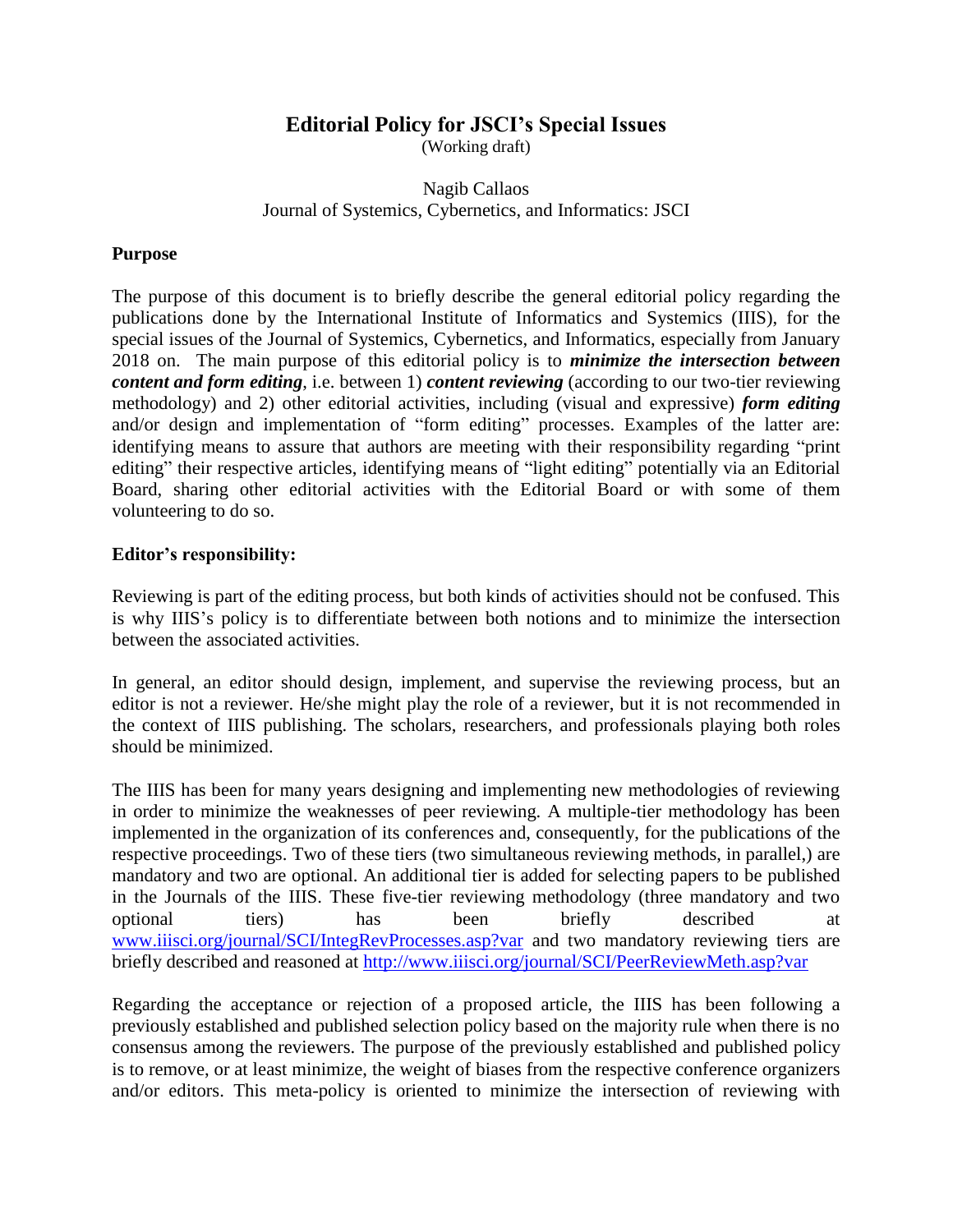editing activities while maintaining that the editor should supervise the editorial process if it is already established, or to also design and implement it, if it is not established and there is no information system to support it. Another way to reduce the impact of biases is the random selection of the double-blind reviewers for an article submitted to an area; where there are several possible options for selecting the respective reviewers.

*An editor is not a co-author of the article being reviewed and edited*. *According to the Oxford Guide of Style – The style bible for all writers, editors, and publishers*, "Editing is a Zen-like discipline, since *the result of all editorial efforts should be invisible on the printed page. Most often the only time a reader notices editing is when it is lacking*, obtrusive, inconsistent, or awkward: *that editor is best who changes—or appears to change—least*. *Strictly speaking, subjective modifications are not a copy-editing responsibility*. To take the narrowest view which can be enlarged only within reason—if something is not inconsistent, grammatically wrong, or factually incorrect, it need not be changed. It is vital to think through the ramifications of all changes, and *ensure that alterations do no violence to the author's intended meaning."* (*The Oxford Guide Style*, 2002, p. 43) [Italics and emphasis added]

Consequently, an editor should not require, as a necessary condition, to add or remove text if the respective author does not agree. The editor may ask the author to add as a footnote, or as an appendix, the reasons why the editor wanted to add or remove text and 2) the author decided not to follow the suggestion. This would be an adequate alert for the potential readers. This recommendation is based on the intellectual perspective of a plural science and epistemology, which is the general orientation of IIIS publications; it is a consequence of the IIIS's orientation to a *multidisciplinary audience for interdisciplinary communication.* It is recommended to keep in mind that an editor does not play the role of a co-author, dissertation adviser, or professor of the author. Accepting or rejecting a paper belongs to the reviewing process, which the editor may design, implement, and supervise. It also applies to the reviewers she/he might select, but this certainly does not make him a reviewer or a professor of the author.

An editor or co-editor of IIIS publications should accept the two-tier reviewing methodology, as a minimum, or propose another reviewing methodology for its potential acceptance. In any case, the *editor should minimize the intersection between reviewing and editing activities* regarding the accepted paper. If an editor happens to be also a reviewer of a given article, his/her review and recommendation should have the same weight as those of other reviewers.

According to this orientation, it is strongly advisable for an editor to comply with the following guidelines:

- 1. To accept the articles that should be accepted according to a) the previously announced selection policy, which is based only on the reviewers' recommendations, and b) the reviews generated by a given article, according to the reviewing methodology that has been used.
- 2. If an article acceptance is based on a majority of authors that might have some suggestions, but did not condition the acceptance to complying with the suggestions, the editor should not condition the acceptance of the article to fulfilling some of these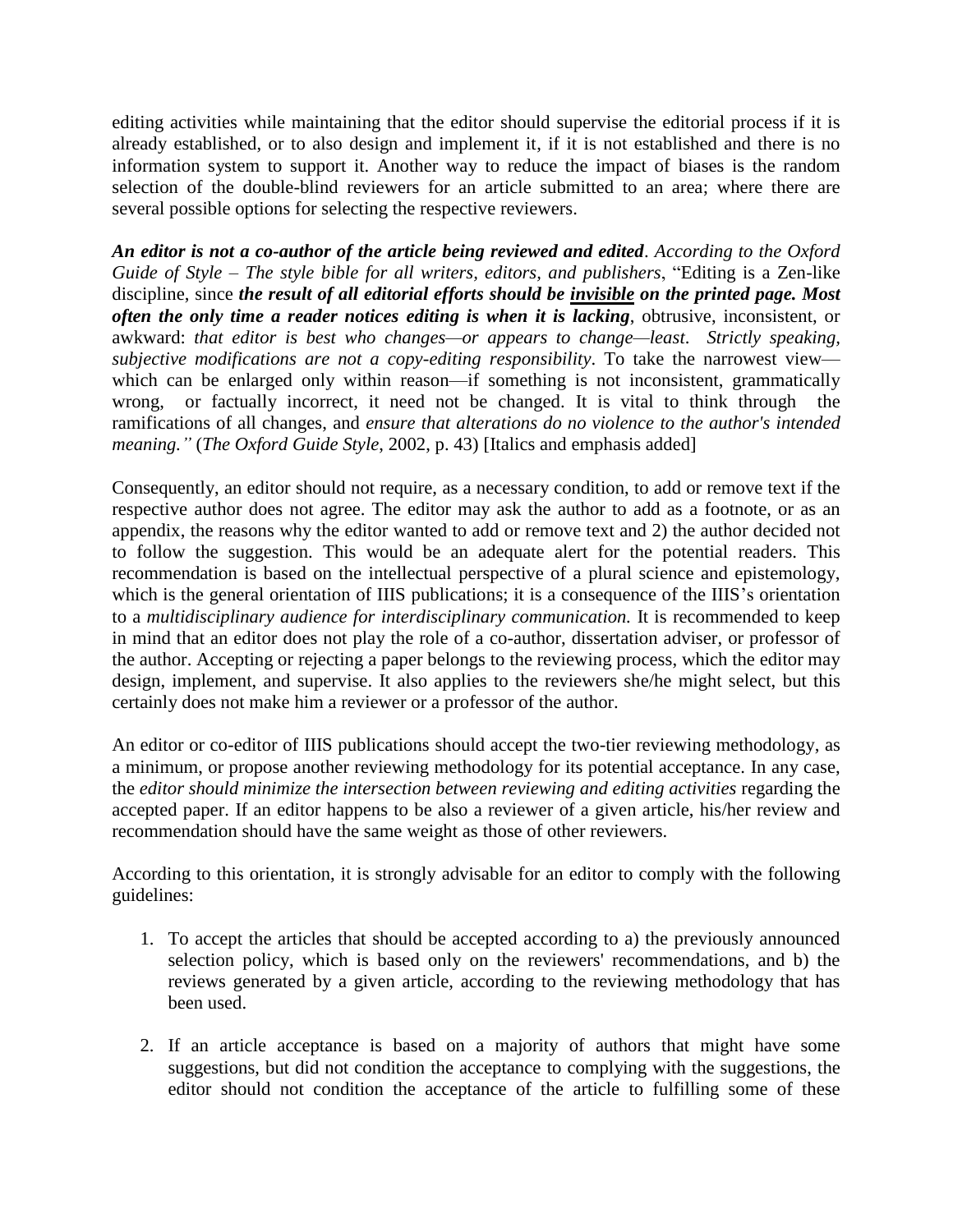suggestions, but presenting them as suggestions to improve the article. The editor should not transform recommended suggestion into necessary conditions for acceptance. This helps in minimizing the intersection between content reviewing and form editing.

- 3. If one of the reviewers (on whose review the article was accepted) recommends accepting the article conditioned to the changes the reviewer is making, then the editor may or may not condition the acceptance of these changes. In this case, an editorial judgment would be required. In any case, the author should be allowed to address the changes, making them, or preempting similar critiques that the readers might have. This can be made in the main text of the article, as footnotes or as an appendix. This would alert the potential readers and leave to them any judgment regarding the intellectual perspectives of 1) the anonymous reviewer or 2) the author.
- 4. *Editors of special issues of the journal should supervise the fulfillment of authors' responsibility regarding proofreading and copy editing the final version of the article*. The editor may design a process oriented to support this supervision, including
	- a. An editorial board of the special issue and/or
	- b. A certification from a proofreading and copy editing service hired by the article's author and/or
	- c. Requiring the author to ask a colleague, who is a native English speaker, to proofread and copy edit the article, no matter if the author is a native English speaker or not and/or
	- d. Ask other authors of the special issue of the journal, or of the multiple author boo, for their support in editing some papers, and/or
	- e. Get the support of an Editorial Board.
- 5. The editor should also ensure that the authors are following the format and the referencing style required. This is especially important and critical for special issues which might be provided to readers in a printed version, or distributed via Amazon or other book outlets. This issue is mandatory for publications of multiple-author books, In this case, APA format and referencing style should be followed.

#### **Author's responsibility:**

Authors have the following responsibilities during the submission and the publishing process:

1. The article submitted to be considered by the reviewers should have had, at least, *English*  **Language Checking**, which should ensure that the article is written in correct American or British English before its submission for its being considered by the respective reviewers. Otherwise, the article might be rejected because of its lack of legibility and not because of the quality of its intellectual content. The reviewers are volunteering for the reviewing process; consequently, it is even an ethical obligation to submit a legible article that should minimize the time needed for the voluntary reviewing they are making. Consequently, it is a matter of both: fairness and ethics on behalf of the authors. The fairness is even with the same article being submitted because it might get rejected in spite of the intellectual quality